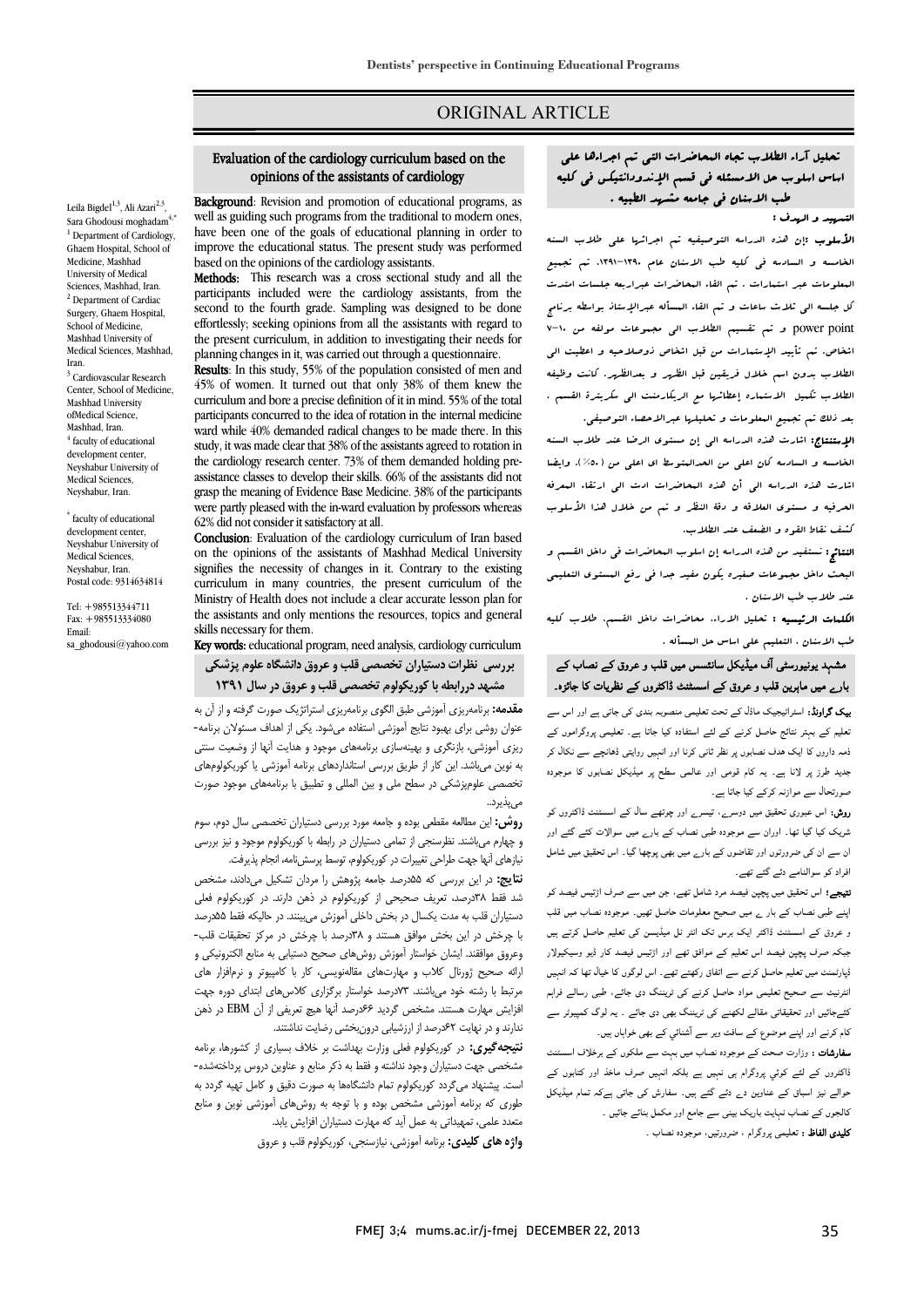$\overline{a}$  $\overline{a}$ 

### **INTRODUCTION**

 Aside from offering health services, the medical universities are also in charge of training qualified and skillful human The evolutions which have taken place in the recent decades, have led to the wide diversity of required qualifications. In fact, changes in education are carried out to eliminate the need; therefore, the promotion of the pedagogic quality can greatly serve the maintenance of the well-being of the society resources to promote the well-being of the society (1-3). well-being of the society.

 The main components of a curriculum or educational program are: 1- the content 2- teaching and learning strategies 3- the students' assessment process based on the  $(4,5)$ . In the field of medical education, the curricular evaluation can be carried out through assistants' need analysis and identifying the problems. Need analysis, as one of the major factors in many fields dealing with center of attention. According to the definition, "need" has been interpreted as: 1- the demands and opinions of the people 2- a defect or problem 3- lack or necessity of definitions above, the most comprehensive one is its definition as a kind of distance or gap. Generally speaking, the most essential objective of need analysis is providing curriculum, and 4- the evaluation process of the curriculum programming to reach certain goals, has long been the something 4- distance or gap. Among the various information for programming (5).

itself, it is vital that this curriculum be revised due to the needs of society and those of assistants, as well as, the As medical education is altering like the field of medicine advances in the field.

### **METHODS**

 This cross-sectional study was conducted based on the "need analysis approach" of the present curriculum and "the investigation of all assistants' needs" to change the existing one. In designing the questionnaire, the were also included, because in the present curriculum, the details were not much attended to and most of the assistants were not informed of this issue at all. The whole research population consisted of second to<br>fourth-grade assistant students of Mashhad Medical University. In order to carry out the research, a questions inspired by the curricula of credible universities whole research population consisted of second to

 professors of the cardiology department along with the experts working at the center of educational research and development; in addition, the preparation, validity and advice from the medical education department of the university. The questionnaires were handed one by one to the assistants. On every occasion, the researcher won all of the assistants' contribution to accurately filling out the suggestions, by explaining that the results would be kept questionnaire was designed by a group of university reliability of the questionnaire were validated by seeking questionnaire, and to coming up with practical and helpful confidential.

 After the completion of questionnaires by the assistants, the quantative data and the suggestions were examined and<br>quantitatively classified. Next, the data were analyzed using Ĩ qualitative data and the suggestions were examined and SPSS software.

j

 $\overline{a}$ 

## **RESULTS**

j m ans stady, 35% of the participants were men and 45% were women. Surprisingly, only 5 assistants (5%) had read the curriculum. Awareness of the present curriculum as well as the assistants' versatility is In this study, 55% of the participants were men and 45% illustrated in table 1.

The assistants' recommended solutions to promote the<br>educational status are offered in Table 2 educational status are offered in Table 2.

 The assistants demanded improving their article-writing skill and provided solutions in this regard.

 Most of them concurred with the educational program at suggestions regarding the required teaching subjects are represented in chart 1. The research population pointed out September (Shahrivar) as the best time for holding the the beginning of the assistant course; besides, their classes at the beginning of assistant course (73%).

classes at the beginning of assistant course  $(75)$ .<br>The assistants agreed on rotating in the center of cardiology research, and expected the center to teach article-writing skills as well as how to correctly interpret them.

 Most of the assistants agreed about the rotation in the however, 27% were not pleased with the way it was put into practice. The suggested wards for rotation are illustrated in internal medicine ward offered in the present curriculum; chart 2.

 And eventually, regarding their satisfaction of the accuracy and 62% dissatisfied; in addition, they also put forward of assistants' in-ward assessment was: 38% slightly satisfied, some suggestions.

| Table 1. Evaluation of the assistants' rate of awareness and versatility         |             |                 |                |  |
|----------------------------------------------------------------------------------|-------------|-----------------|----------------|--|
| Questins/percentage                                                              | lack<br>(%) | relative<br>(%) | full<br>$(\%)$ |  |
| Knowledge of the curriculum                                                      | 18          | 44              | 38             |  |
| Awareness of article-writing skill                                               | 95          | 5               | $\Omega$       |  |
| Familiarity with the correct method of presenting an article in the journal club | 44          | 44              | 12             |  |
| Awareness of legal issues                                                        | 45          | 55              | $\Omega$       |  |
| assistants' familiarity with Evidence Based Medicine                             | 66          | 22              | 12             |  |

 $\overline{a}$ 

Ι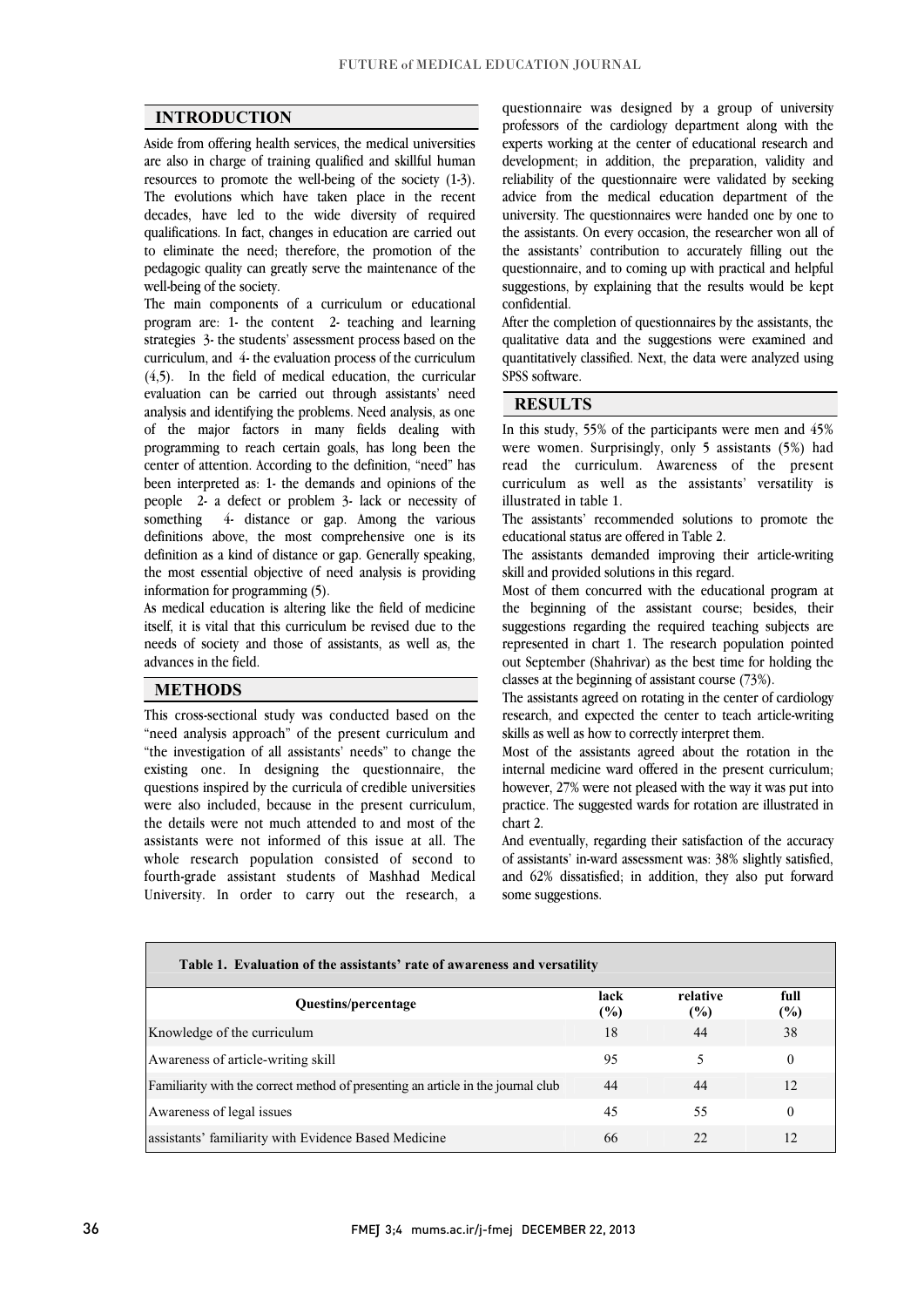| Table 2. The assistants' recommended solutions to promote the educational status of cardiology (skills) |                              |                                        |                           |  |  |
|---------------------------------------------------------------------------------------------------------|------------------------------|----------------------------------------|---------------------------|--|--|
| <b>Questions</b> / percentage                                                                           | <b>Fully disagree</b><br>(%) | <b>Slightly agree</b><br>$\frac{9}{6}$ | <b>Fully agree</b><br>(%) |  |  |
| The presentation of an article in the journal club in English                                           | 27                           | 55                                     | 18                        |  |  |
| Giving the morning report in English                                                                    | 34                           | 44                                     | 22.                       |  |  |
| Teaching computer-related skills                                                                        | $\theta$                     | 28                                     | 72                        |  |  |
| Holding Evidence Based Medicine Workshops                                                               | 12                           | 33                                     | 55                        |  |  |
| Holding educational classes at the beginning of Assistant course                                        | 5                            | 22                                     | 73                        |  |  |
| rotation in the cardiology research center                                                              | $\theta$                     | 62                                     | 38                        |  |  |
| Rotation in the internal medicine ward                                                                  | 5                            | $\theta$                               | 95                        |  |  |



 **Chart 1. The required subjects at the beginning of the assistant course Chart 2. The suggested wards for rotation**



### **DISCUSSION**

 The courses of various fields have exclusive curricula. The last revision of the cardiology curriculum was made by the 2009 (1388). This is a four-year major of which the first year deals with rotating in the internal medicine ward and the second to fourth with the exclusive cardiology illnesses. According to the codified curriculum in the Ministry of trained for a four-month period in pediatric cardiology, nuclear medicine, and cardiac surgery, in addition to Commission of Codification and Education Planning in Health, during the last three years, the assistants are to be rotating in the internal medicine wards.

 Besides, at the end of each year, the promotion exam of the same year and practical exams are held.

 According to the present study, most of the assistants were not aware of the details of the curriculum and demanded modifications in the existing one. The present curriculum, on the other hand, has only mentioned the assistants' duties curriculum is carried out differently in various universities, in general, but not the detailed procedures. That's why this

 and even in various hospitals related to the same university. Due to the existing situation, it is recommended that education is organized so that fewer practical gaps are observed among the universities. One of the carefully- entails a six-year course of general illnesses, and a minimum of four-year cardiology course according to which the educational program has been based on three goals, namely changing the information or knowledge, developing the already been defined accurately. There is, also, a pre- codified plan for assessment (6). The present curriculum is practiced differently , for instance with regard to the rotation among the internal medicine wards of the well as rotation in particular wards. As the cardiology assistant is bound to spend a year in the internal medicine ward, the details of the rotation schedule have to be determined from the very beginning so as not to be enlarged by the internal emergency ward, Nephrology, designed curricula is that of European Cardiology which skill, and changing attitude. Moreover, the plans have universities while assistants call for a specific schedule as changed by the faculty without prior notice. Besides,

Ι

 $\overline{a}$ 

 $\ddot{\phantom{a}}$